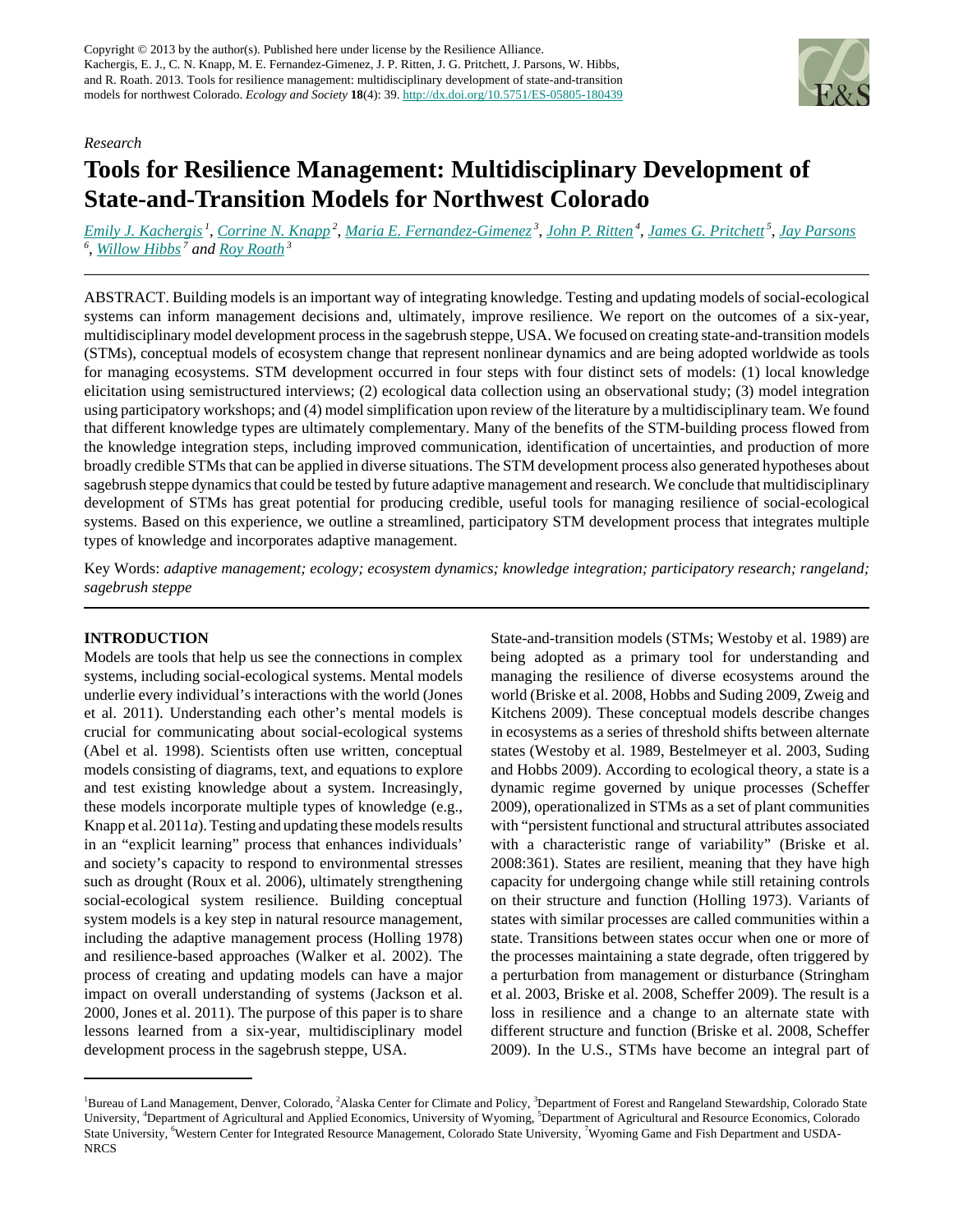rangeland management policy under an agreement between the Natural Resources Conservation Service, the Forest Service, and the Bureau of Land Management (USDA 2010). Comparisons of development methods and resulting models are crucial for informing STM development (Knapp et al. 2011*b*), adaptively managing ecosystems (Walters and Holling 1990), and maintaining social-ecological system resilience (Walker et al. 2002).

Our objectives in this paper are (1) to provide an overview of a six-year, multidisciplinary STM development process and (2) evaluate the relative contributions of different knowledge types to STM development. Our research group has used different combinations of local and expert knowledge, ecological data, and literature review to develop STMs. Our process resulted in four models of sagebrush steppe ecosystem dynamics (Fig. 1). The first three models were intended for land management decision making and were based on ecological data (Kachergis et al. 2012), local and expert knowledge (Knapp and Fernandez-Gimenez 2009), and the integration of the two (Knapp et al. 2011*a*). The final, simplified model was reduced from the integrated model to serve as the basis for a ranch economic simulation that represents trade-offs among a suite of ecosystem services (Hibbs 2011, Ritten et al. 2011, Pritchett et al. 2012). We use this work as a foundation for discussing the integration of different types of knowledge for developing tools for managing social-ecological system resilience.

**Fig. 1**. Graphical overview of the multidisciplinary state and transition model development process used for two types of land in the Elkhead Watershed, Colorado, USA.



## **METHODS: FOUR MODEL DEVELOPMENT PROCESSES**

Our goal was to create STMs to inform land management decision making and improve resilience of rangeland socialecological systems. We focused on the Elkhead Watershed, a 60,000-hectare watershed in the sagebrush steppe of northwest Colorado, USA. This area was chosen because ranching is the primary land use, it contains a mix of small and large landowners, and it remains relatively unfragmented. STM development occurred in four steps with four distinct sets of models (Fig. 1): (1) local knowledge elicitation using semistructured interviews; (2) ecological data collection using an observational study; (3) model integration using participatory workshops; and (4) model simplification upon review of the literature by a multidisciplinary team. The multidisciplinary research team included vegetation and wildlife ecologists, human ecologists, and agricultural economists, many of whom had significant agricultural extension experience.

### **Local knowledge (LK)**

People who interact with ecosystems on a regular basis gain local knowledge that can provide insight about local context (Dewalt 1994), management practices (Flora 1992, Eshuis and Stuiver 2005), and the interconnection between social and ecological systems (Fazey et al. 2006, Peloquin and Berkes 2009, Fairweather 2010). Local knowledge is thought to be an essential ingredient in successful comanagement of natural resources (Fernandez-Gimenez et al. 2007, Plummer and Armitage 2007) and maintaining resilient social-ecological systems (Berkes et al. 2000). The practice of integrating local knowledge in development of ecosystem management tools is gaining acceptance worldwide yet still relatively rare within the U.S. Knapp and Fernandez-Gimenez (2009) adopted Agrawal's (Agrawal 1995) definition of local knowledge as knowledge "integrally linked with the lives of people, always produced in dynamic interactions among humans and between humans and nature, and constantly changing." Knapp and Fernandez-Gimenez (2009) documented rancher knowledge in the Elkhead Watershed using semistructured interviews with 26 local ranchers followed up by 11 field interviews. All interviews were audio-recorded, transcribed, and analyzed using qualitative analysis methods, focusing on four STM components, state, transition, threshold, indicator, as well as ecological processes. These components were compiled into a working STM describing sagebrush steppe vegetation change based on rancher knowledge. The STM was validated by internal comparisons between interviews and a community meeting (Knapp and Fernandez-Gimenez 2009).

#### **Ecological data (ED)**

Some argue that quantitative ecological data is the most reliable basis for modeling ecosystems (Allen-Diaz and Bartolome 1998, Stringham et al. 2003). Because long-term data are not available for many types of land, model building efforts often turn to observational studies comparing areas that have been managed differently (Petersen et al. 2009). Kachergis et al. (2011, 2012) conducted an observational study on two different types of land with similar vegetation, soils, and climate (ecological sites) in the Elkhead Watershed: Claypan, characterized by alkali sagebrush (*Artemisia arbuscula* ssp. *longiloba*) and clay soils that restrict water infiltration; and Mountain Loam, characterized by mountain big sagebrush (*Artemisia tridentata* ssp. *vaseyana*) and loamy soils. They stratified sampling by both soil type and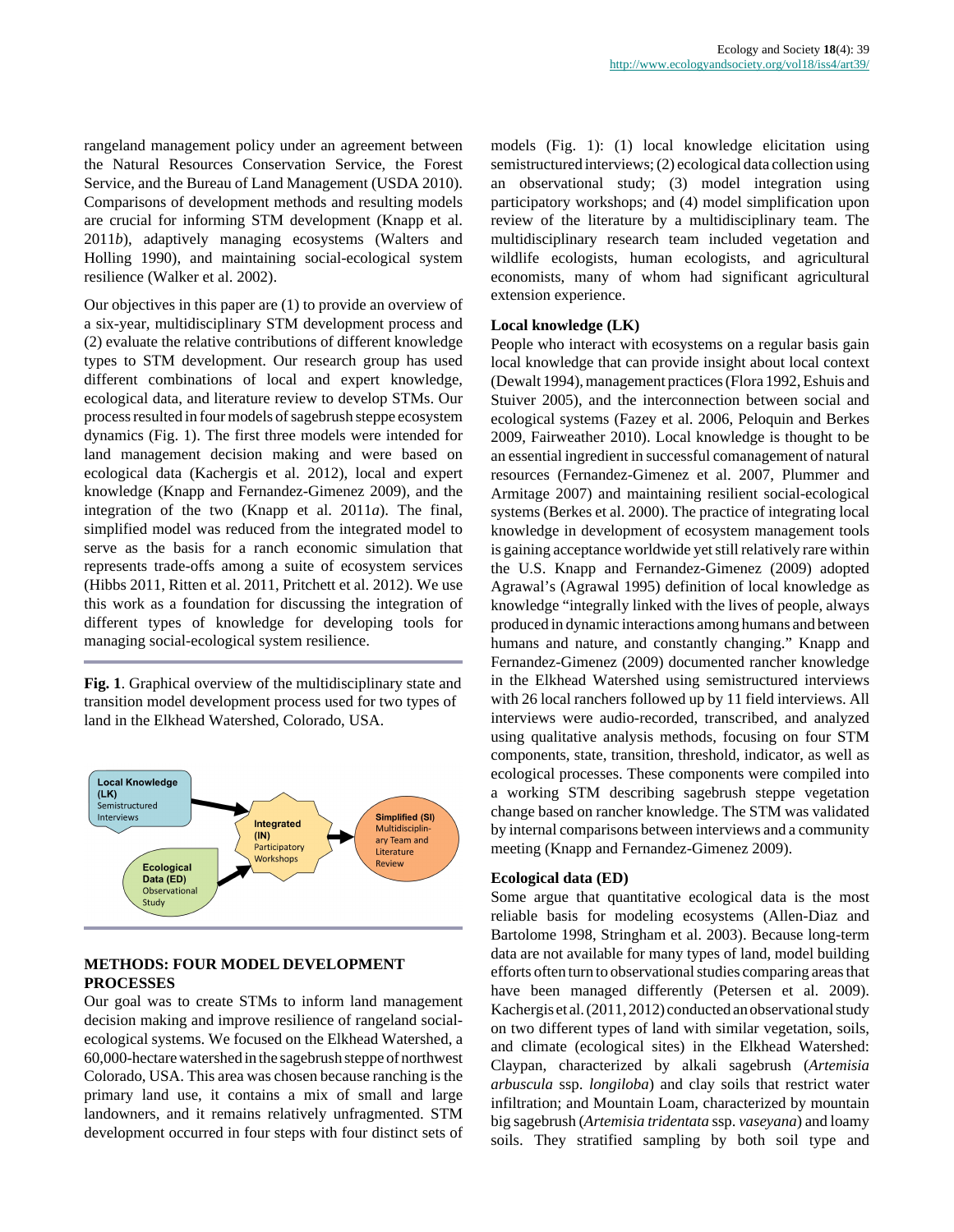management history and described vegetation, soils, and ecological process indicators, including indicators of rangeland health (Pellant et al. 2005) at each plot. Potential alternate states within each ecological site were identified based on similarity in species composition using hierarchical cluster analysis. Nonmetric multidimensional scaling and logistic regression were used to identify unique processes associated with each state and triggers of transitions between states. Although the analyses used to build the models were quantitative, this approach did not provide all of the necessary information for building a complete STM; for example, we observed what management practices current state is associated with, but not how each site transitioned to its current state (path dependency). For this reason, building the ED model relied partly on assumptions and ecological reasoning drawn from other studies. In the example above, it was assumed that all states could transition from the reference state. This process produced two STMs, one each for the Claypan and Mountain Loam ecological sites (Kachergis et al. 2012).

#### **Integrated (IN)**

Integration of information from different sources can provide insights about complex systems at multiple scales (Cash et al. 2006) and ultimately lead to research that is more accurate and relevant for decision making than any individual source (Fortmann and Ballard 2011). The modeling process itself improves communication (Heemskerk et al. 2003), and models based on multiple sources of information may be more credible and useful for all involved. The LK and ED models were integrated through two workshops held in the Elkhead Watershed in 2009 (Knapp et al. 2011*a*). These workshops were designed to provide many opportunities for small and large group discussions, which are an effective way to facilitate knowledge sharing (Patel et al. 2007). Each workshop agenda went as follows: (1) presentation of STM terminology and the STMs themselves; (2) small-group breakout sessions in which participants evaluated the accuracy and utility of each STM (LK, ED) by writing on a large poster of the model, then shared their critiques with the larger group; (3) large-group modeling session in which participants assembled an integrated STM, using components of the previous STMs as well as new components generated during the group discussions, on a large blank foam-core board; (4) an individual assessment of agreement by placing green or red dots on integrated STM components that each individual strongly agreed or disagreed with; and (5) specific model evaluation forms and an overall workshop evaluation questionnaire. This process also produced two STMs, one each for the Claypan and Mountain Loam ecological sites, which integrated components of the ED and LK models.

#### **Simplified (SI)**

We sought to explore the future economic and ecological costs of different management decisions using the integrated STMs and a quantitative simulation model (Hibbs 2011, Ritten et al. 2011, Pritchett et al. 2012). Computation power required that we reduce the number of states, which we did based on agreement with the literature and frequency of occurrence (unfamiliar or uncommon states were left out). We also designated a state dominated by western wheatgrass that had been identified as a community in the IN because (1) literature suggested that it was a state and (2) the ecological and economic consequences are greater for incorrectly assuming that states are communities (Scheffer 2009). We defined transitions between states based on the IN models, supplemented by the literature where they lacked sufficient specificity about transition mechanisms.

Probabilities of transitions between states were determined through elicitation from experts and combination in the framework of a Bayesian Belief Network (BBN). A BBN is a diagram of nodes and links that models cause-and-effect relationships among variables in a system and provides a transparent way of integrating subjective judgments (McCarthy 2007). The BBNs were based on the STMs for each ecological site, following the guidelines of Cain (2001) and the example of Bashari et al. (2008). We designed a probability elicitation survey following the guidelines of Cain (2001:105) for "academic 'expert' opinion based on theoretical calculation or best judgment." The elicitation survey was a series of questions about in how many pastures out of 10 an event would occur, given a combination of preceding conditions. For example, participants were asked to tell us "How many pastures out of 10 that hadn't been aerially sprayed or burned in the last 3 years have moderate-high shrub cover?" We used a three-year time step to increase the precision of estimates because sagebrush steppe is a slowlychanging ecosystem. Elicited probabilities were averaged, entered into the Conditional Probability Tables of the BBN (Clemen and Winkler 1999), and validated through detailed interviews with two independent experts. Transitions in the SI models were updated to reflect the transition triggers suggested by this process.

The SI models were further validated through several outreach workshops featuring a ranch simulation game based on the SI models and associated economic modeling (Pritchett et al. 2012). Participants were asked to manage a model ranch where the landscape responded to management and environmental variation according to the SI models.

#### **RESULTING MODELS**

#### **Local knowledge (LK)**

Interviews with local landowners resulted in a model of vegetation change generalized across Elkhead Watershed sagebrush steppe (Knapp and Fernandez-Gimenez 2009). This process identified seven states and three communities (Tables 1 and 2). Four key thresholds, characterized by changes in ecological processes, were identified: (1) weed invasion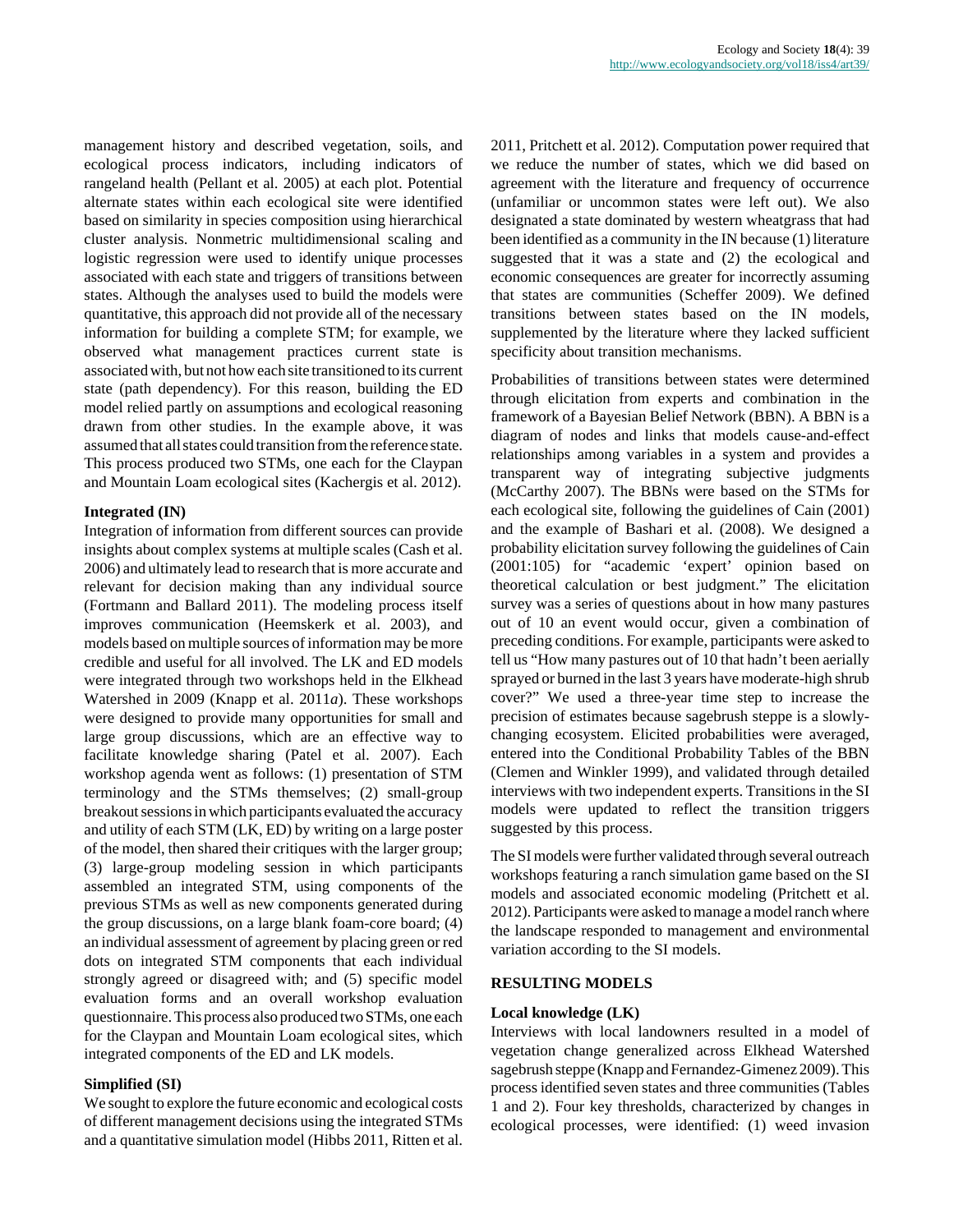**Table 1**. States (bold) and communities (plain text) of the Claypan ecological site, northwest Colorado, USA, drawn from a multidisciplinary modeling process (see Fig. 1). Similar states and communities from different modeling steps are on the same line. Many states and communities were identified at multiple modeling steps, and the Simplified model reflects states about which there was the most agreement.

| Local Knowledge                        | <b>Ecological Data</b>          | Integrated                                                 | Simplified                      |
|----------------------------------------|---------------------------------|------------------------------------------------------------|---------------------------------|
| Natural sagebrush steppe               | Native sagebrush steppe         | Native sagebrush steppe                                    | Native sagebrush steppe         |
| Native sagebrush steppe                | Alkali sagebrush shrubland with | Alkali sagebrush shrubland with                            | Alkali sagebrush shrubland with |
|                                        | diverse understory              | diverse understory                                         | diverse understory              |
|                                        | Alkali sagebrush/bluegrass      | Alkali sagebrush/bluegrass                                 | Alkali sagebrush/bluegrass      |
|                                        | shrubland                       | shrubland                                                  | shrubland                       |
| Degraded sagebrush steppe              | Alkali sagebrush/western        | Degraded alkali sagebrush/western Alkali sagebrush/western |                                 |
|                                        | wheatgrass shrubland            | wheatgrass shrubland                                       | wheatgrass shrubland            |
| Improved sagebrush steppe              |                                 |                                                            |                                 |
| <b>Chemically managed</b><br>grassland | Native grassland                | <b>Chemically managed grassland</b><br>and                 | Native grassland                |
|                                        |                                 | Native grassland                                           |                                 |
| Weedy sagebrush steppe                 |                                 | Weedy sagebrush steppe                                     |                                 |
| Thick sagebrush steppe                 |                                 |                                                            |                                 |
| <b>Cultivated lands</b>                | Cultivated lands <sup>†</sup>   | <b>Cultivated lands</b>                                    |                                 |
| <b>Conservation Reserve</b>            | <b>Planted grassland</b>        | <b>Planted grassland</b>                                   |                                 |
| <b>Program lands</b>                   |                                 |                                                            |                                 |
| Weed monoculture                       |                                 | Weed (invasive) monoculture                                |                                 |
|                                        | Three-tip/mountain big          | <b>Footnote state: Three-tip/</b>                          |                                 |
|                                        | sagebrush shrubland             | mountain big sagebrush                                     |                                 |
|                                        |                                 | shrubland                                                  |                                 |
|                                        | Eroding alkali sagebrush        | Eroding alkali sagebrush                                   | Eroding alkali sagebrush        |
|                                        | shrubland                       | shrubland                                                  | shrubland                       |

† Included in model, but did not sample species composition

associated with overgrazing, (2) sagebrush dominance associated with lack of fire, (3) sagebrush absence associated with aerial spraying of herbicides, and (4) cultivating the land. Ranchers at the community meeting generally agreed with the model, but expressed concern about lack of interactions with other vegetation types, a limitation that is inherent to the current structure of STMs.

## **Ecological data (ED)**

The observational study of lands that had been managed differently resulted in two models for two ecological sites in the Elkhead Watershed, Claypan and Mountain Loam (Kachergis et al. 2012). The Claypan model had seven potential states and the Mountain Loam model had six (Tables 1 and 2; counts exclude cultivated lands). Management practices were associated with many states, but several were also related to variation in soils and topography. Without having yet incorporated evidence of differences in ecological processes in each state (e.g., Stringham et al. 2003) at the time of the knowledge integration workshops, we did not identify thresholds but instead treated each group with significantly different species composition as different states. Some have argued that the burden of proof ought to be on showing alternate states do not exist, given the ecological and economic consequences of a transition (Scheffer 2009). Later analyses of this dataset used the qualitative indicators of rangeland health (Pellant et al. 2005) as evidence of differences in process to differentiate states from communities (Kachergis et al. 2011).

## **Integrated (IN)**

The workshop-based model integration process created two STMs, one each for Claypan and Mountain Loam (Knapp et al. 2011*a*). These were considerably more complex than either the LK or ED models. Both models had nine states, and Claypan had three and Mountain Loam had five communities within the reference state, characterized by sagebrush with a diverse understory (Tables 1 and 2). Transitions between states and communities were more numerous and encompassed a greater breadth of management practices and ecosystem components than either the LK or ED models. They also were more specific than either the LK or ED models, including long lists of different types of factors. Despite their complexity, these models were deemed credible by workshop participants. Disagreement and uncertainty were more common surrounding the transitions than the states. Participants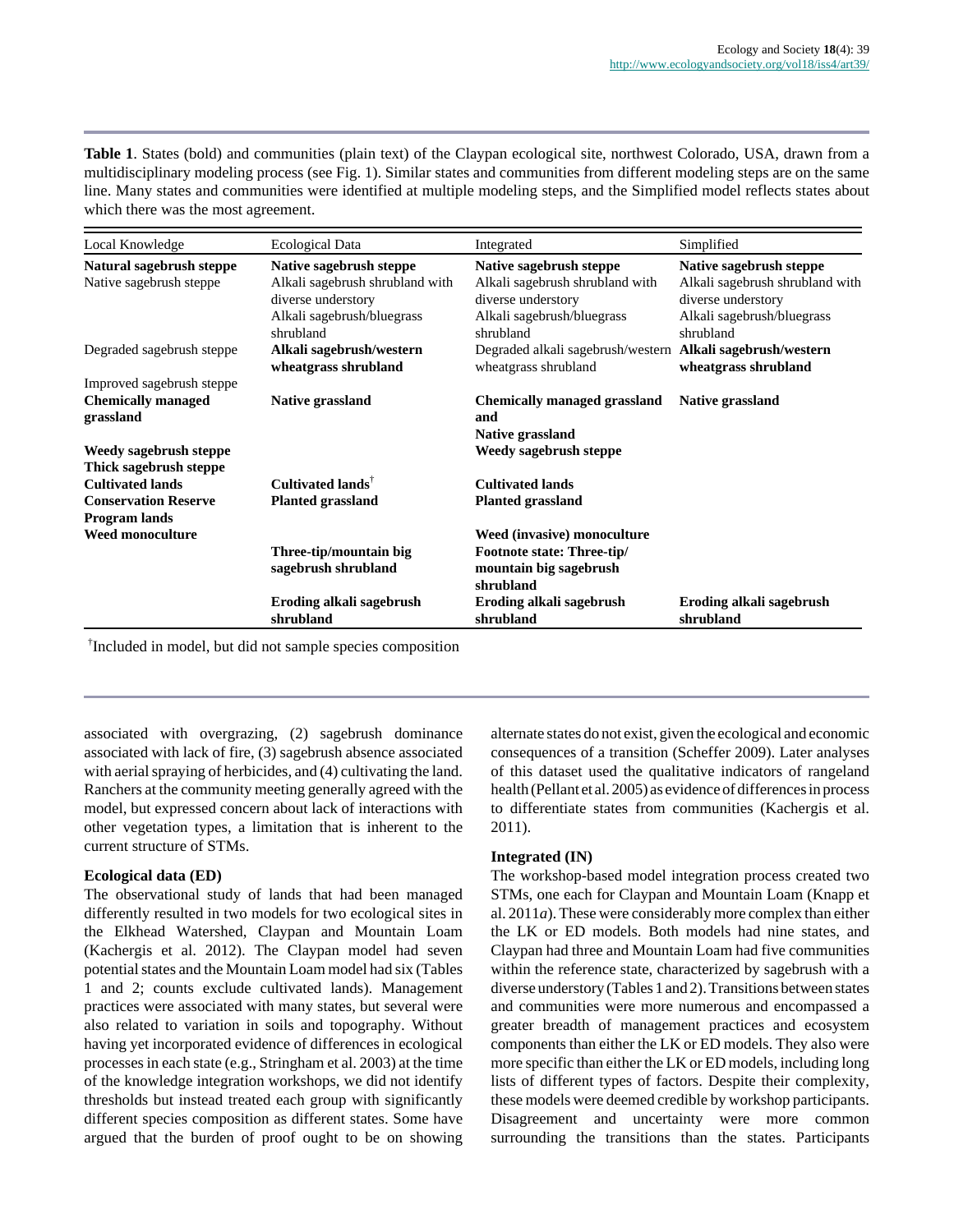**Table 2**. States (bold) and communities (plain text) of the Mountain Loam ecological site, northwest Colorado, USA, drawn from an iterative model building process (see Fig. 1). Similar states and communities from different modeling steps are on the same line. Many states and communities were identified at multiple modeling steps, and the Simplified model reflects states about which there was the most agreement.

| Local Knowledge                              | <b>Ecological Data</b>                                                                          | Integrated                                                       | Simplified                                                     |
|----------------------------------------------|-------------------------------------------------------------------------------------------------|------------------------------------------------------------------|----------------------------------------------------------------|
| Natural sagebrush steppe                     | Mountain big sagebrush<br>shrubland with diverse<br>understory                                  | Mountain big sagebrush<br>shrubland with diverse<br>understory   | Mountain big sagebrush<br>shrubland with diverse<br>understory |
| Native sagebrush steppe                      |                                                                                                 | Early seral<br>Native sagebrush steppe<br>Late seral             |                                                                |
| Degraded sagebrush steppe                    | Mountain big sagebrush/<br>western wheatgrass shrubland                                         | Mountain big sagebrush/western<br>wheatgrass shrubland           | Mountain big sagebrush/<br>western wheatgrass shrubland        |
| Improved sagebrush steppe                    |                                                                                                 |                                                                  |                                                                |
| <b>Chemically managed</b><br>grassland       |                                                                                                 | Invaded sagebrush steppe<br><b>Intensively managed grassland</b> |                                                                |
| Weedy sagebrush steppe                       |                                                                                                 | Weedy sagebrush steppe                                           |                                                                |
| Thick sagebrush steppe                       | Dense mountain big sagebrush<br>shrubland<br><b>Eroding mountain big</b><br>sagebrush shrubland | Dense or eroding mountain big<br>sagebrush shrubland             | Dense or eroding mountain<br>big sagebrush shrubland           |
| <b>Cultivated lands</b>                      | Cultivated lands <sup>†</sup>                                                                   | <b>Cultivated lands</b>                                          |                                                                |
| <b>Conservation Reserve</b><br>Program lands | <b>Planted grasslands</b>                                                                       | <b>Planted</b>                                                   |                                                                |
|                                              |                                                                                                 | Shrub-dominated                                                  |                                                                |
|                                              |                                                                                                 | Grass-dominated                                                  |                                                                |
| Weed monoculture                             |                                                                                                 | Weed monoculture                                                 |                                                                |
|                                              | Snowberry shrubland                                                                             | Snowberry shrubland                                              |                                                                |
|                                              |                                                                                                 | Wyethia-dominated                                                |                                                                |

† Included in model, but did not sample species composition

commented on the complexity of dynamics, that they had not personally observed transitions, and that transition triggers were too vague, e.g., grazing. Some workshop participants expressed concern that these models were oversimplifications.

With the IN model, participants, rather than researchers, were tasked with building an STM that is consistent with the underlying theory. We gave an introductory presentation in each workshop and often redirected conversation back to theoretical issues to ensure that they were well understood. However, we cannot be sure that participants intended for each transition to cross a threshold. Indeed, the large number of states and high probabilities of some transitions raise questions about whether they are truly different states consistent with ecological theory and not just different communities within a given state.

## **Simplified (SI)**

The research team reduced the Claypan and Mountain Loam models down to simpler versions that could be quantified for incorporation into an economic decision-making tool. The final, simplified models contain elements of all preceding models (Tables 1 and 2; Fig. 2). Claypan had four states, and Mountain Loam had three. Through the process of surveying local ranchers and interviewing experts about transition probabilities in addition to literature review, transition causes and mechanisms became much more precise than with the ED, LK, or IN models, e.g., different amounts and timing of grazing. However, some uncertainty remained, particularly about transitions to and from the sagebrush shrubland states characterized by western wheatgrass on both ecological sites.

The outreach workshops showed that the SI models are credible to a broad audience, including ranchers, other land managers, and rangeland academics (Pritchett et al. 2012). However, several academics expressed concern about the distinction between states and communities in the SI model.

## **Agreement, disagreement, and uncertainty**

The model building process revealed areas of agreement and disagreement about rangeland ecosystem dynamics in the Elkhead Watershed. We used triangulation, a methodology of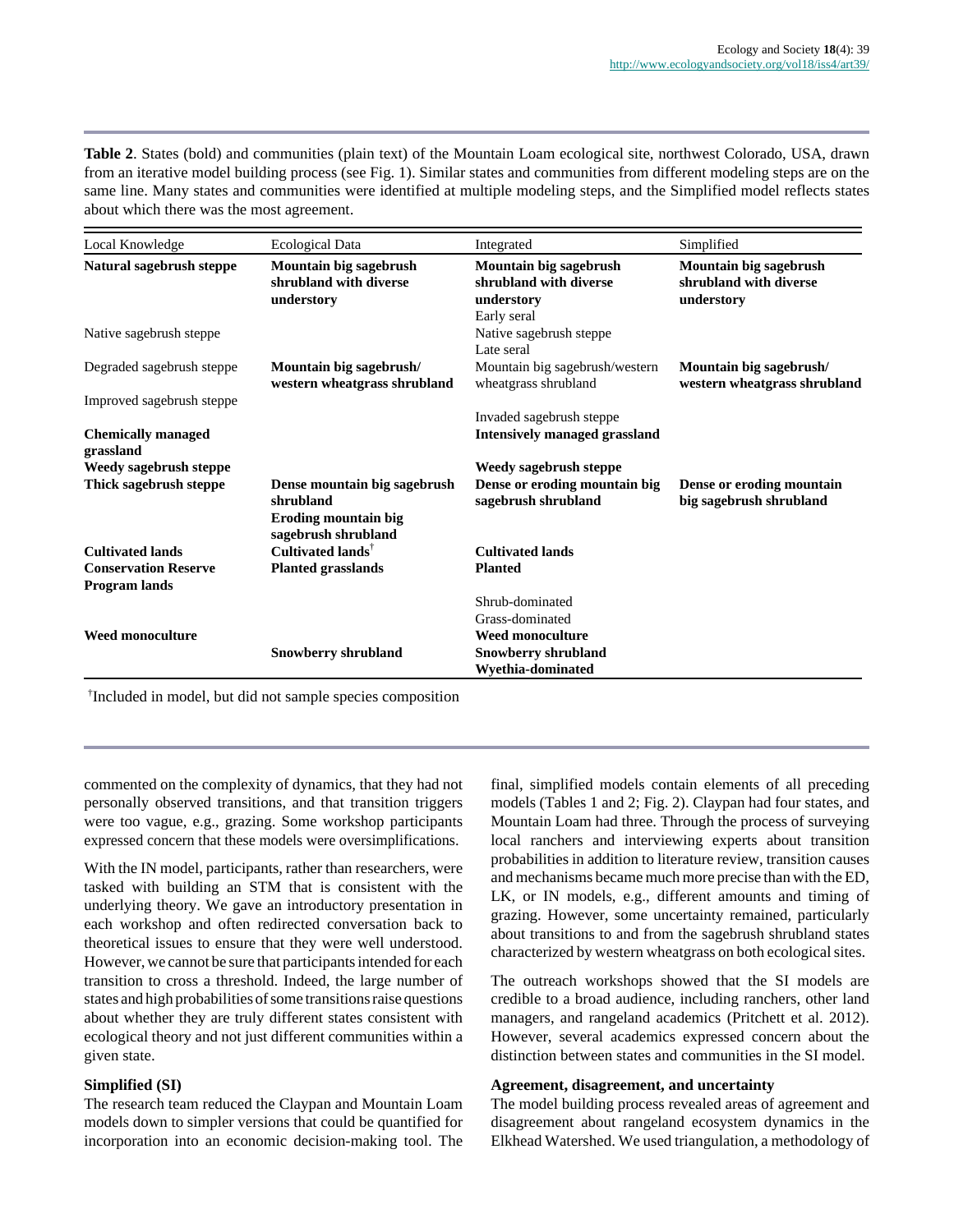**Fig. 2**. Simplified state and transition model of rangeland ecosystem dynamics for the Claypan ecological site, northwest Colorado, USA. Supporting information for model elements came from different parts of the model development process, which are indicated in parentheses.  $ED = Ecological data$ ;  $LK = Local knowledge$ ;  $IN = Integrated$ ;  $SI = Simplified$ .



placing knowledge claims in relation to one another, to understand commonality and difference between models resulting from different types of knowledge. Claims with greater support, i.e., similar observations or correspondence between knowledge types, indicate certainty that was gained through the modeling process. A majority of states from the LK and ED models were also present in the IN for both ecological sites (Tables 1 and 2), showing a high amount of agreement among knowledge types. The SI represents the states that were most agreed upon (Tables 1 and 2; Fig. 2). For most of these states, there was broad agreement about the causes of transitions in the IN and SI, despite the fact that LK and ED initially focused on different triggers for transitions (Knapp et al. 2011*a*).

Disagreements among individuals or among different knowledge types indicated greater uncertainty. Disagreements

focused on whether some states were truly alternate states rather than communities, the specific causes of transitions, and whether environmental variation influences transitions. Uncertainty was highest about the states characterized by western wheatgrass on both ecological sites. The literature and differences in dynamic soil properties supported the concept of wheatgrass-dominated states (Cagney et al. 2010, Duniway et al. 2010); however, there was much discussion about whether they were actually communities within the reference states, or variants with more clayey surface soils on each ecological site. Because they were the most common states in the ED models, and given the ecological and economic consequences of transitions (Scheffer 2009), we separated them as states in the SI model. However, variability in the transition causes and probability estimates indicates that uncertainty about this state remains high.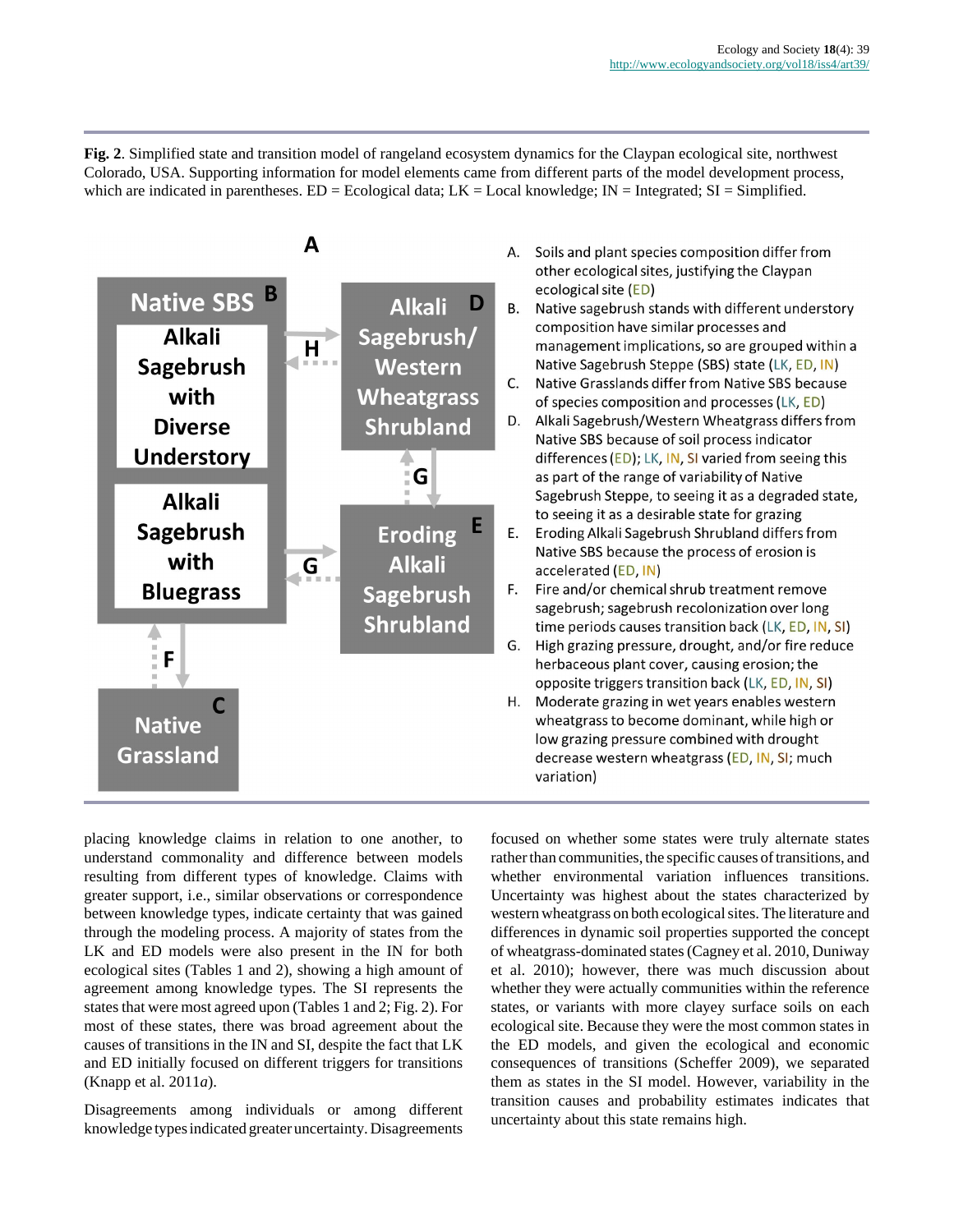| Type                                      | Strength                                                                                                                                                                                      | Limitation                                                                     | Output                                                                                     | Application                                                                                                     |
|-------------------------------------------|-----------------------------------------------------------------------------------------------------------------------------------------------------------------------------------------------|--------------------------------------------------------------------------------|--------------------------------------------------------------------------------------------|-----------------------------------------------------------------------------------------------------------------|
| Local Knowledge                           | Encompasses a long time<br>frame and a variety of<br>management practices/<br>disturbances; provides<br>insights into social<br>drivers; establishes<br>vocabulary; improves<br>communication | No quantitative evidence;<br>less specific about<br>biophysical dynamics       | STM for a vegetation<br>type in a region (or,<br>with field trips,<br>ecological site)     | Planning; rangeland<br>monitoring, assessment,<br>and experiments; guiding<br>further knowledge<br>gathering    |
| <b>Ecological Data</b><br>(Observational) | Evidence is quantitative;<br>provides written record of<br>a variety of biophysical<br>indicators                                                                                             | Does not account for<br>temporal variability; may<br>miss value-defined states | STM for an ecological<br>site in a region                                                  | Planning; rangeland<br>monitoring, assessment,<br>and experiments; guiding<br>further knowledge<br>gathering    |
| Model Integration                         | Reconciles different<br>knowledge sources;<br>complex; more accurate                                                                                                                          | Representing areas of<br>disagreement; complex;<br>fidelity to STM concepts    | Complex STM for an<br>ecological site,<br>incorporating more<br>drivers                    | Rangeland monitoring,<br>assessment, and adaptive<br>management; decision<br>making; hypotheses for<br>research |
| Simplified                                | Easier to quantify and use                                                                                                                                                                    | Lacks complexity and<br>nuance of real world                                   | Simple STM for an<br>ecological site, focused<br>on the most common/<br>important dynamics | Simulation model,<br>teaching tool                                                                              |

**Table 3**. Utility of different sources of knowledge for developing state-and-transition models (STM) for resilience management.

A second important disagreement was about the weedy sagebrush steppe state, which was identified by land managers in the LK and IN models but not by data in the ED models. Land managers indicated that they perceive and manage these lands differently, but the research team did not feel they had enough evidence from the ED effort or the ecological literature to establish this as an alternate state in the SI model. This suggests that STMs built only on ecological data and theory may not address all of the ecosystem differences that are important to managers.

#### **DISCUSSION**

It is increasingly recognized that developing effective tools to manage resilience in social-ecological systems requires synthesizing information from different sources (Walker et al. 2002, Roux et al. 2006, Raymond et al. 2010, Knapp et al. 2011*b*). STMs are vegetation management tools that reflect current scientific understanding of ecosystem resilience (e.g., Scheffer et al. 2001) and are being adopted as policy throughout the U.S. (USDA 2010). Our goal was to create STMs to inform land management decision making and improve resilience of rangeland social-ecological systems. STM development occurred in four steps with four distinct sets of models (Fig. 1): (1) local knowledge elicitation using semistructured interviews; (2) ecological data collection using an observational study; (3) model integration using participatory workshops; and (4) model simplification upon review of the literature by a multidisciplinary team.

## **Knowledge integration**

Different knowledge types had strengths and weaknesses (Table 3) but were ultimately complementary in creating STMs for managing ecosystem resilience, as others have also suggested (Walker et al. 2002, Roux et al. 2006, Raymond et al. 2010). LK encompassed a relatively long time frame, informed understanding of management practices, identified local management concerns, and provided information at a local scale (Knapp and Fernandez-Gimenez 2009, Berkes 2010). Including local knowledge also had the cobenefits of increasing awareness and buy-in of potential users (Prell et al. 2007). ED collected in an observational study provided more information about plant species and soils, and increased the specificity to the different land types (Bestelmeyer et al. 2009, Kachergis et al. 2011, 2012). However, even data-driven models included choices about assumptions, indicators, and analysis methods that affected the final STM. Integrating the ED and LK models in a workshop (IN) allowed participants to draw upon and reconcile both types of knowledge and resulted in the most complex models (Knapp et al. 2011*a*). This integration process generated new understanding, revealed assumptions, and identified uncertainties (Tables 1 and 2; Fairweather 2010). Simplifying the models through multidisciplinary team discussion and further literature review (SI) resulted in a model with fewer states and more specific transitions and probabilities, but may not represent the complexity of the real world. The process of sharing knowledge is also a process about sharing language; the LK,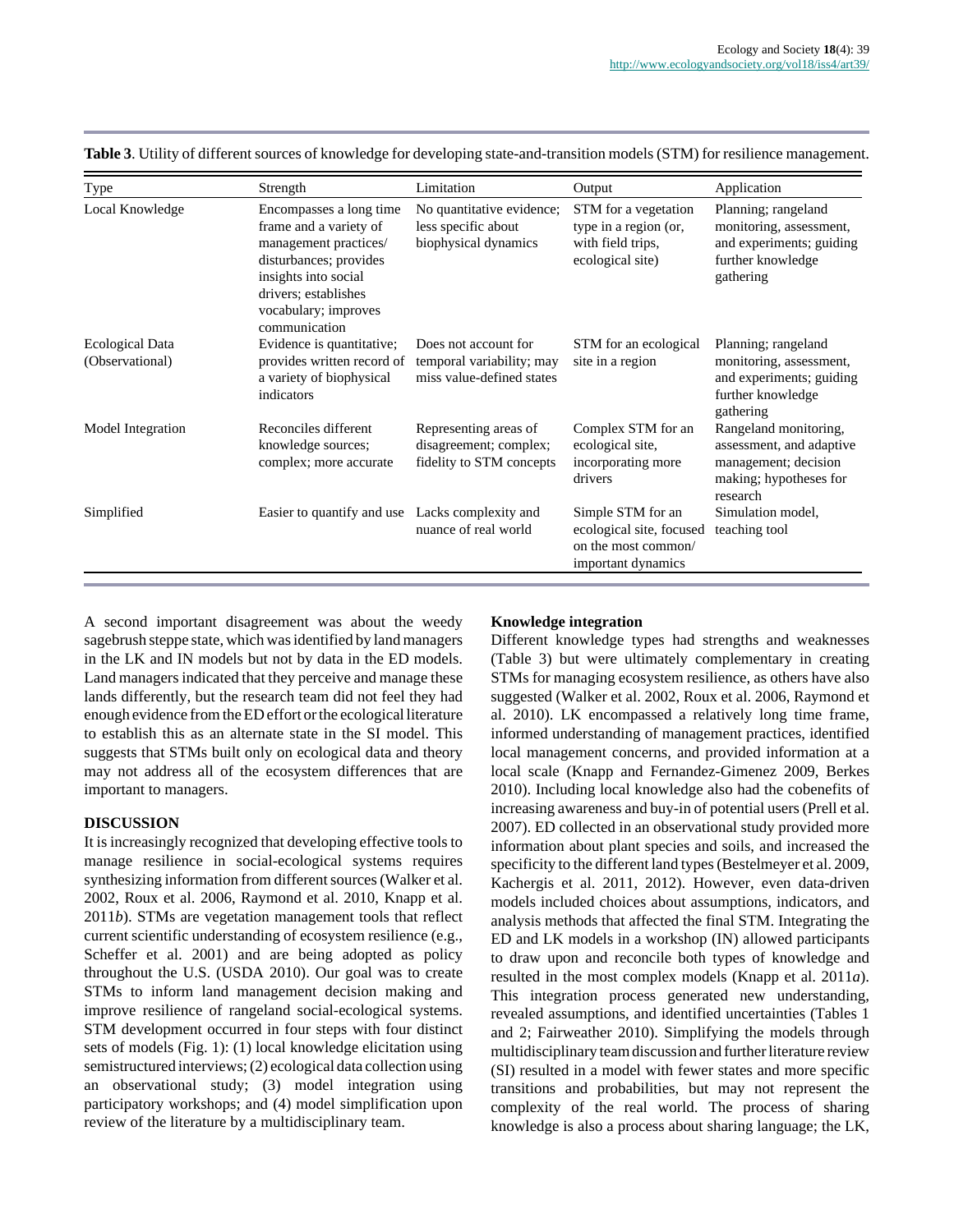IN, and SI were learning experiences and allowed for more effective communication among managers, local residents, and scientists from a variety of disciplines (Knapp et al. 2011*a*). Multiple types of knowledge, as in the IN, are needed to create tools that are broadly credible and useful in land management (Cash et al. 2003, Knapp et al. 2011*b*).

Despite much agreement among different types of knowledge, several uncertainties remained throughout the STM building process. One key uncertainty centered around interpretation of ecological theory: differentiating states from communities, e.g., sagebrush shrublands characterized by western wheatgrass (Briske et al. 2008, Scheffer 2009). There may be two, interrelated reasons for this: (1) a lack of consensus on the definition of thresholds (Knapp et al. 2011*b*) and (2) in LK and IN, the difficulty of communicating complex theoretical concepts in a few hours' interaction. In LK, Knapp and Fernandez-Gimenez (2009:516) defined a threshold as "a boundary recognized by managers beyond which it is difficult to regain the former productive potential of the land." With IN, we presented a technical definition based on the STM literature (Stringham et al. 2003:109): An irreversible change between states, "such that one or more primary ecological processes has been irreversibly changed and must be actively restored before a return to a previous state is possible." However, we do not know whether participants felt that all of the characteristics of a threshold were met. Some IN and SI states more closely resemble a "narrow" interpretation of states, approximating seral stages or phases, rather than a "broader" interpretation of states, as separated by thresholds (Stringham et al. 2003, Briske et al. 2008). ED approaches can provide more clarity about differences in process (Stringham et al. 2003, Petersen et al. 2009, Kachergis et al. 2011), but still rely on assumptions to identify thresholds, e.g., space-fortime substitution. Ultimately, long-term data and experiments provide the strongest evidence to differentiate states from communities (e.g., Allen-Diaz and Bartolome 1998, Firn et al. 2010), and should be included in the STM development process when they are available. When they are not, setting aside time to ask specific theory-based questions (e.g., Scheffer and Carpenter 2003) in interviews and workshops may provide stronger evidence of thresholds. Resilience management tools that are less tied to ecological theory than STMs may avoid this issue.

In addition to theoretical uncertainty, the STM-building process highlighted several disagreements between ecological data, land managers, and community members, thus clarifying where mental models aligned and where they conflicted. Some disagreements resulted from different perspectives on ecosystem dynamics. For example, although ecologists focused on species and processes, ranchers identified a "weedy" state that is important for management even though invasive plant cover is low (Knapp and Fernandez-Gimenez 2009). Similarly, although economists initially sought to elicit transition probabilities on a one-year time-step, because many land managers make decisions on an annual basis, the research team lengthened that time to three years because sagebrush ecosystems change slowly (Dalgleish et al. 2011). Values also influence how different people understand and interpret landscapes, and are embodied in the language used in STMs. For example, local residents used terms such as "degraded" and "improved" to describe states, whereas ecologists described states using plant species. Although the value-laden terms used by local residents may be less precise, these descriptors give valuable information about the social drivers and impacts of vegetation change, just as species provide valuable information about the ecological function of an area. Disagreements may be seen as a formidable part of any participatory effort to build models for managing resilience, but ultimately can help to create a shared understanding of the system and improve models (Walker et al. 2002). Therefore, it is important to maintain a clear, fair process for validating and integrating different types of knowledge to prevent disagreements from derailing the effort. For example, scientific knowledge can be validated through statistical procedures that measure certainty, peer review, and replication; local knowledge can be validated through comparisons among different sources; and hybrid forms of knowledge can be investigated through cooperative efforts among multiple knowledge holders.

Like Raymond et al. (2010), we suggest that future efforts to build tools for resilience management should move beyond debate surrounding different types of knowledge to focus on the process of learning from one another and creating hybrid forms of knowledge. Model updating and validation was an iterative process for our team (Bellamy and Brown 1994), involving increasing dialogue between different types of knowledge holders (Fig. 3). Many of the benefits of making and updating STMs flowed directly from the knowledge integration activities (IN and SI). By the last step of the process, previously forged connections allowed model builders to consult an increasingly broad group of knowledge holders to create the SI (Fig. 3). For example, a wildlife biologist asked many meaningful questions about the STMs that resulted in further clarification; ecologists phoned ranchers to ask for insight in interpreting ecological data. Importantly, we do not view the SI as the most accurate model, but the model that has accumulated the most evidence behind it, thus far. Like all conceptual models for managing resilience, this model could and should be tested through adaptive management and additional field data and management experience. A key step in improving the current multiagency STM building processes is to create a mechanism by which new sources of information can be easily and readily incorporated (Knapp et al. 2011*b*), and others have also suggested mechanisms for incorporating multiple types of information for resilience management (Walker et al. 2002, Roux et al. 2006). As in this study, different types of knowledge can be validated via triangulation, where claims with greater support, i.e., similar observations or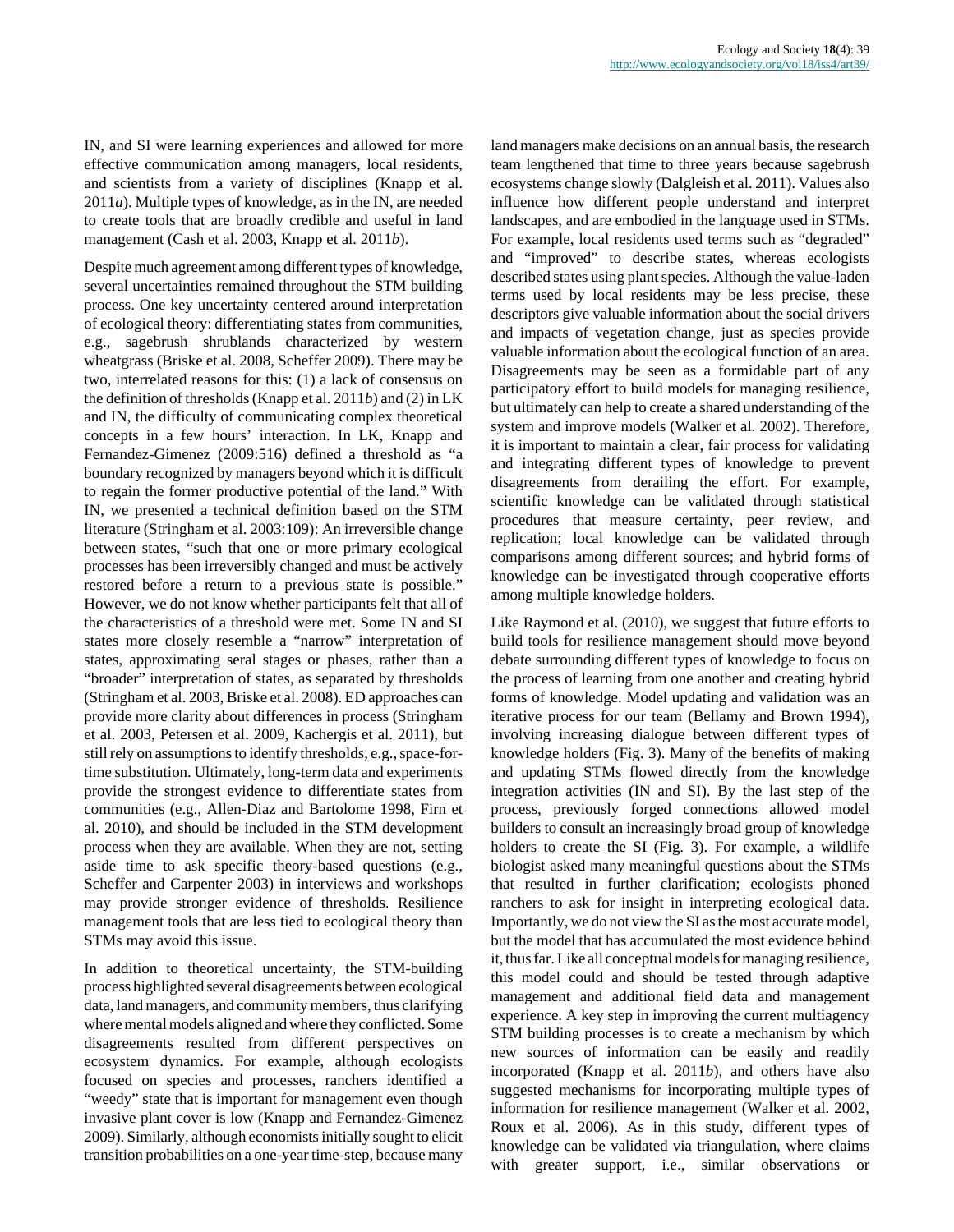**Fig. 3**. Contribution of different knowledge sources at different steps of the multidisciplinary state and transition model development process. At each step, an increasingly broad group of knowledge sources contributed to the process.



# **State and Transition Model Development Process Steps**

correspondence with data, suggest more credible information, while claims with fewer observations suggest places where more observations are necessary.

#### **Utility of products**

STMs can inform resilience management by providing an overview of ecosystem structure-function relationships and how these relationships can be influenced by natural and human-caused perturbations (Briske et al. 2008). Each step in our process created a different STM with different applications for resilience management (Table 3). Integrating knowledge resulted in complex models, which represent a wide array of knowledge and allow for comparison and dialogue between different stakeholders (Knapp et al. 2011*a*). However, the simple SI models that resulted from multidisciplinary team review and literature review were better for creating quantitative STMs. Development of the economic model that explores trade-offs in ecosystem services (Hibbs 2011, Ritten et al. 2011, Pritchett et al. 2012) would have been intractable with more complex STMs, and consultation with economists caused us to initiate the SI process. The tension between realism and usability is well-known in mathematical modeling, as captured by the saying "All models are wrong, but some are useful." Ironically, other rangeland scientists

have advocated more complex and biologically realistic STMs, whereas land managers have argued for simpler models that are easier to use (Knapp et al. 2011*b*). Rather than creating different models for different purposes, we suggest that complex models may be better for representing the variety of dynamics that could occur in land management, while subsets of those models, like the SI, may be useful for particular applications.

The STMs identify several key processes influencing ecosystem dynamics and resilience in the Elkhead Watershed. The fundamental process on both ecological sites was plant population growth, particularly species establishment and interspecific competition. Management practices and disturbances influenced dynamics of key species such as sagebrush, herbaceous plants, and weeds and their interactions with each other. Dominance of any of these species as well as a mix of native plants species were seen as relatively resilient conditions. In addition, soil erosion was an important process particularly on the Claypan ecological site, where clayey soil texture may limit infiltration and promote surface runoff during storms (Kachergis et al. 2012). According to transition probabilities (SI), Claypan eroding sagebrush steppe was the most resilient state of all.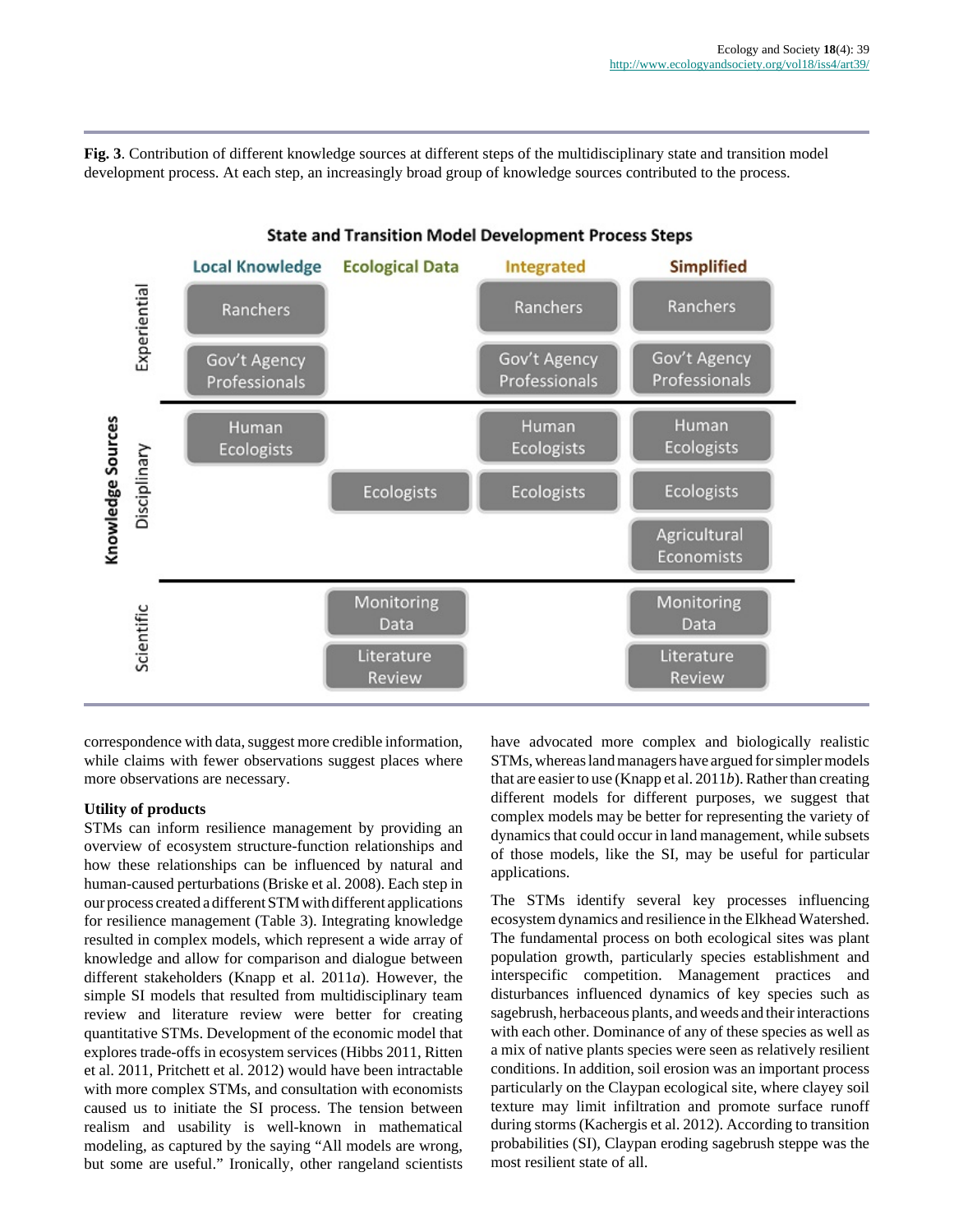The STM development effort also generated hypotheses about rangeland ecosystem dynamics and resilience that could be tested by future adaptive management and research. Here are several hypotheses, supported by multiple types of knowledge, involving the state with the lowest forage production on each type of land:

- **1.** Claypan eroding sagebrush steppe: The transition to this state is caused by heavy grazing, drought, and/or fire, which decrease herbaceous plant cover and increase erosion. The transition back to the diverse sagebrush steppe state is caused by reduction in grazing and favorable precipitation, but is very unlikely.
- **2.** Mountain Loam dense or eroding sagebrush steppe: The transition to this state is caused by heavy grazing and/or drought that reduces herbaceous plant cover, allowing sagebrush to become dominant and competitively exclude re-establishment of herbaceous plants. The transition back to the diverse sagebrush steppe state requires shrub disturbance in addition to favorable precipitation and reduced grazing, and is fairly likely given these conditions.

Similarly, here are two sets of competing hypothesis from different knowledge types that may be important for resolving uncertainty about rangeland ecosystem dynamics and resilience in the future:

- **1.** Sagebrush/western wheatgrass shrublands: Based on SI, the transition to this state is driven by weather patterns (wetter years) and moderate grazing, which encourage western wheatgrass population growth on both ecological sites. However, based on ED, occurrence of this state is also related to variability within both ecological sites, i.e., soils with higher surface clay content.
- **2.** Weedy sagebrush steppe: LK suggests that the transition to this state is related to drought and/or heavy grazing by wildlife or cattle, which reduce native plant populations and allow weed populations to establish and grow. IN adds fire, recreation, and improper reclamation as possible transition triggers, with weed seed dispersal as another important mechanism. IN and LK suggest that lowered grazing, favorable precipitation, and/or treatment of weeds reverse this transition. ED suggests that this is a community within Native Sagebrush Steppe rather than a state because weeds do not often become dominant where they occur in this region.

These hypotheses may be fruitful for adaptive management and future learning (Holling 1978, Grantham et al. 2010). For example, restoration treatments could be applied to sites already in the Claypan eroding sagebrush steppe and Mountain Loam dense/eroding sagebrush steppe states, to determine pathways of recovery. Similarly, sagebrush/western wheatgrass shrublands could be subjected to different grazing

pressures and monitored over time in conjunction with rainfall, to determine whether this shift is temporary (community) or persistent (state). STMs created with input and monitoring data collected by land managers may increase the probability that STMs will affect rangeland decision making at a local scale (Danielsen et al. 2010).

## **CONCLUSION**

We conclude that multidisciplinary development of state and transition models has great potential for improving our understanding of dynamics and managing resilience of rangeland ecosystems. Approaches that integrate different types of information result in more credible tools that can be applied in more diverse situations, e.g., economic model (Ritten et al. 2011, Pritchett et al. 2012). Participatory model development is complex and can be difficult to document, but documentation is important for the credibility of the models. In particular, documenting uncertainty and disagreement enables future learning through adaptive management.

Based on this work, we imagine a streamlined participatory state-and-transition model development process that integrates multiple types of information, which could be adapted to building other tools for managing resilience. Our approach is similar to that proposed by Bestelmeyer et al. (2009), but with an increased emphasis on local knowledge and adaptive management, in addition to collection of ecological inventory data. The proposed steps of this process are:

## *Assemble a draft STM from what is known*

This includes literature review as well as searching for available data including remote sensing, historical records, and monitoring data. Depending on key uncertainties/ hypotheses identified by future steps, additional data analysis and synthesis and efforts may be ongoing throughout the process.

## *Organize a modeling workshop to integrate the draft STM with local knowledge*

Invite diverse local knowledge holders to attend, including individuals with experiential, disciplinary, and scientific knowledge. In addition to cataloguing states and transitions (e.g., Knapp et al. 2011*a*), add activities that specifically (1) differentiate states from communities and (2) identify uncertainties and testable hypotheses.

## *Conduct an observational study designed to address key uncertainties and hypotheses*

Work with local ranchers and land management agencies to identify management history and locations for sampling, and target specific states and transitions that have important implications for management and/or high uncertainty. Present data and preliminary analysis to the community to update the STMs and identify remaining uncertainties.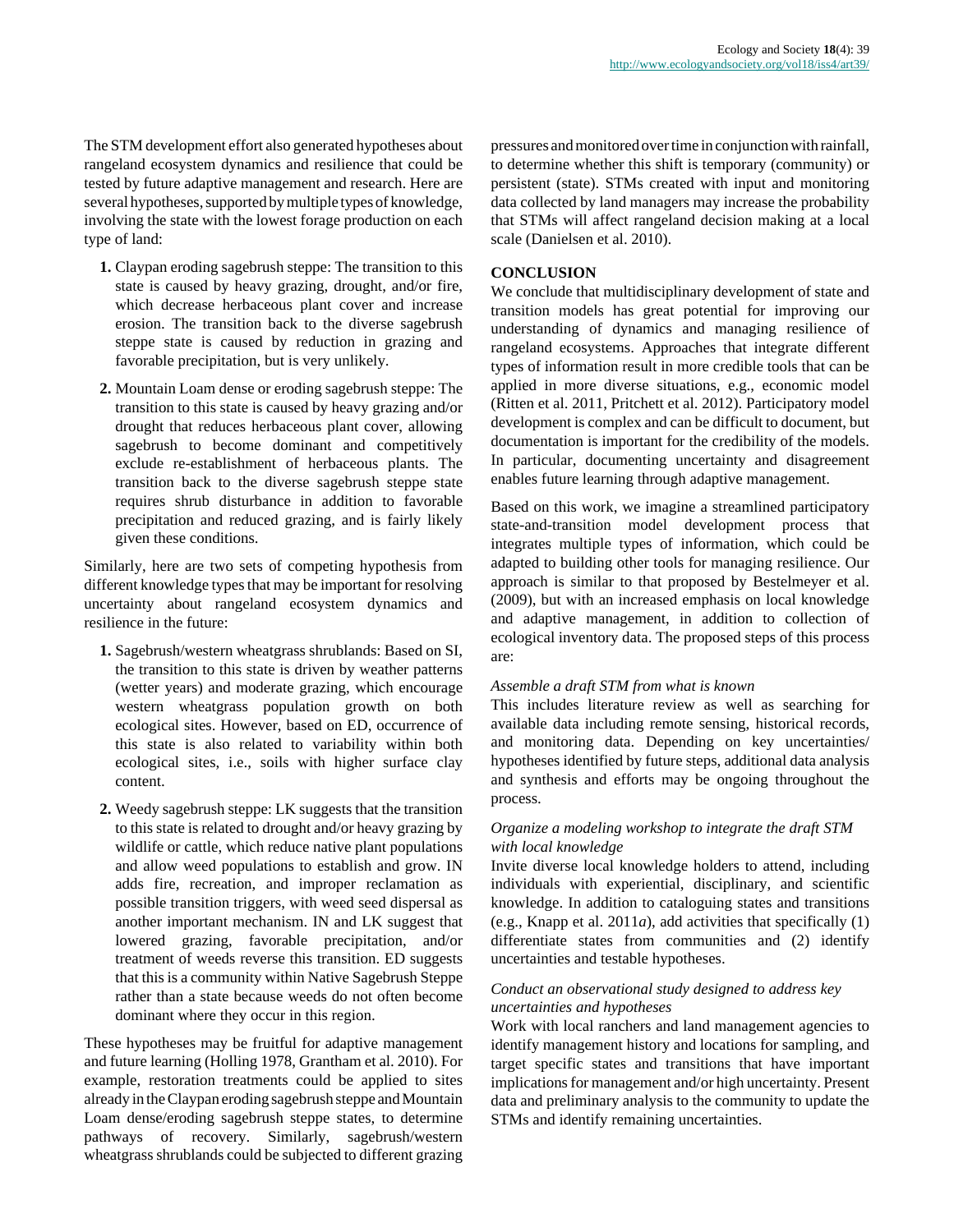#### *Initiate adaptive management*

Work with local ranchers and land management agencies to design a series of adaptive management experiments to test hypotheses. This will involve baseline monitoring, implementing management practices, additional monitoring, and evaluating the outcomes. The STM should be updated as more is learned, through a continuing participatory process involving multiple stakeholders.

*Responses to this article can be read online at:* [http://www.ecologyandsociety.org/issues/responses.](http://www.ecologyandsociety.org/issues/responses.php/5805) [php/5805](http://www.ecologyandsociety.org/issues/responses.php/5805)

#### **Acknowledgments:**

*We would like to acknowledge research participants from the Elkhead watershed and beyond whose knowledge and insight made this project possible. Funding was provided by the USDA National Institute of Food and Agriculture Managed Ecosystems Program (COL0-2008-00725), a Natural Resource Conservation Service Colorado Conservation Innovation Grant (AG-8BO5-A-6-33), and the Colorado Agricultural Experiment Station (COL00698).*

#### **LITERATURE CITED**

Abel, N., H. Ross, A. Herbert, M. Manning, P. Walker, and H. Wheeler. 1998. *Mental models and communication in agriculture*. Rural Industries Research and Development Corporation Publication No 98/140. Barton, Australia.

Agrawal, A. 1995. Indigenous and scientific knowledge: some critical comments. *Indigenous Knowledge and Development Monitor* 3(3). [online] URL: [http://app.iss.nl/ikdm/ikdm/](http://app.iss.nl/ikdm/ikdm/ikdm/3-3/articles/agrawal.html) [ikdm/3-3/articles/agrawal.html](http://app.iss.nl/ikdm/ikdm/ikdm/3-3/articles/agrawal.html)

Allen-Diaz, B., and J. W. Bartolome. 1998. Sagebrush-grass vegetation dynamics: comparing classical and state-transition models. *Ecological Applications* 8(3):795-804.

Bashari, H., C. Smith, and O. J. H. Bosch. 2008. Developing decision support tools for rangeland management by combining state and transition models and Bayesian belief networks. *Agricultural Systems* 99(1):23-34. [http://dx.doi.](http://dx.doi.org/10.1016/j.agsy.2008.09.003) [org/10.1016/j.agsy.2008.09.003](http://dx.doi.org/10.1016/j.agsy.2008.09.003)

Bellamy, J. A., and J. R. Brown. 1994. State and transition models for rangelands. 7. Building a state and transition model for management and research on rangelands. *Tropical Grasslands* 28(4):247-255.

Berkes, F. 2010. Devolution of environment and resources governance: trends and future. *Environmental Conservation* 37:489-500. <http://dx.doi.org/10.1017/S037689291000072X>

Berkes, F., J. Colding, and C. Folke. 2000. Rediscovery of traditional ecological knowledge as adaptive management. *Ecological Applications* 10(5):1251-1262. [http://dx.doi.](http://dx.doi.org/10.1890/1051-0761(2000)010[1251:ROTEKA]2.0.CO;2) [org/10.1890/1051-0761\(2000\)010\[1251:ROTEKA\]2.0.CO;2](http://dx.doi.org/10.1890/1051-0761(2000)010[1251:ROTEKA]2.0.CO;2)

Bestelmeyer, B. T., J. R. Brown, K. M. Havstad, R. Alexander, G. Chavez, and J. E. Herrick. 2003. Development and use of state-and-transition models for rangelands. *Journal of Range Management* 56(2):114-126. <http://dx.doi.org/10.2307/4003894>

Bestelmeyer, B. T., A. J. Tugel, G. L. Peacock Jr, D. G. Robinett, P. L. Shaver, J. R. Brown, J. E. Herrick, H. Sanchez, and K. M. Havstad. 2009. State-and-transition models for heterogeneous landscapes: a strategy for development and application. *Rangeland Ecology & Management* 62(1):1-15. <http://dx.doi.org/10.2111/08-146>

Briske, D. D., B. T. Bestelmeyer, T. K. Stringham, and P. L. Shaver. 2008. Recommendations for development of resilience-based state-and-transition models. *Rangeland Ecology & Management* 61(4):359-367. [http://dx.doi.](http://dx.doi.org/10.2111/07-051.1) [org/10.2111/07-051.1](http://dx.doi.org/10.2111/07-051.1)

Cagney, J., E. Bainter, B. Budd, T. Christiansen, V. Herren, M. Holloran, B. Rashford, M. Smith, and J. Williams. 2010. *Grazing influence, objective development, and management in Wyoming's Greater Sage-grouse habitat*. University of Wyoming Extension, Laramie, Wyoming, USA.

Cain, J. 2001. *Planning improvements in natural resources management: guidelines for using Bayesian networks to support the planning and management of development programmes in the water sector and beyond*. Center for Ecology and Hydrology, Wallingford, UK.

Cash, D. W., W. N. Adger, F. Berkes, P. Garden, L. Lebel, P. Olsson, L. Pritchard, and O. Young. 2006. Scale and crossscale dynamics: governance and information in a multilevel world. *Ecology and Society* 11(2): 8. [online] URL: [http://](http://www.ecologyandsociety.org/vol11/iss2/art8/) [www.ecologyandsociety.org/vol11/iss2/art8/](http://www.ecologyandsociety.org/vol11/iss2/art8/)

Cash, D. W., W. C. Clark, F. Alcock, N. M. Dickson, N. Eckley, D. H. Guston, J. Jäger, and R. B. Mitchell. 2003. Knowledge systems for sustainable development. *Proceedings of the National Academy of Sciences of the United States of America* 100(14):8086-8091. [http://dx.doi.org/10.1073/](http://dx.doi.org/10.1073/pnas.1231332100) [pnas.1231332100](http://dx.doi.org/10.1073/pnas.1231332100)

Clemen, R. T., and R. L. Winkler. 1999. Combining probability distributions from experts in risk analysis. *Risk Analysis* 19(2):187-203. [http://dx.doi.org/10.1111/j.1539-6924.1999.](http://dx.doi.org/10.1111/j.1539-6924.1999.tb00399.x) [tb00399.x](http://dx.doi.org/10.1111/j.1539-6924.1999.tb00399.x)

Danielsen, F., N. D. Burgess, P. M. Jensen, and K. Pirhofer-Walzl. 2010. Environmental monitoring: the scale and speed of implementation varies according to the degree of peoples involvement. *Journal of Applied Ecology* 47(6):1166-1168. <http://dx.doi.org/10.1111/j.1365-2664.2010.01874.x>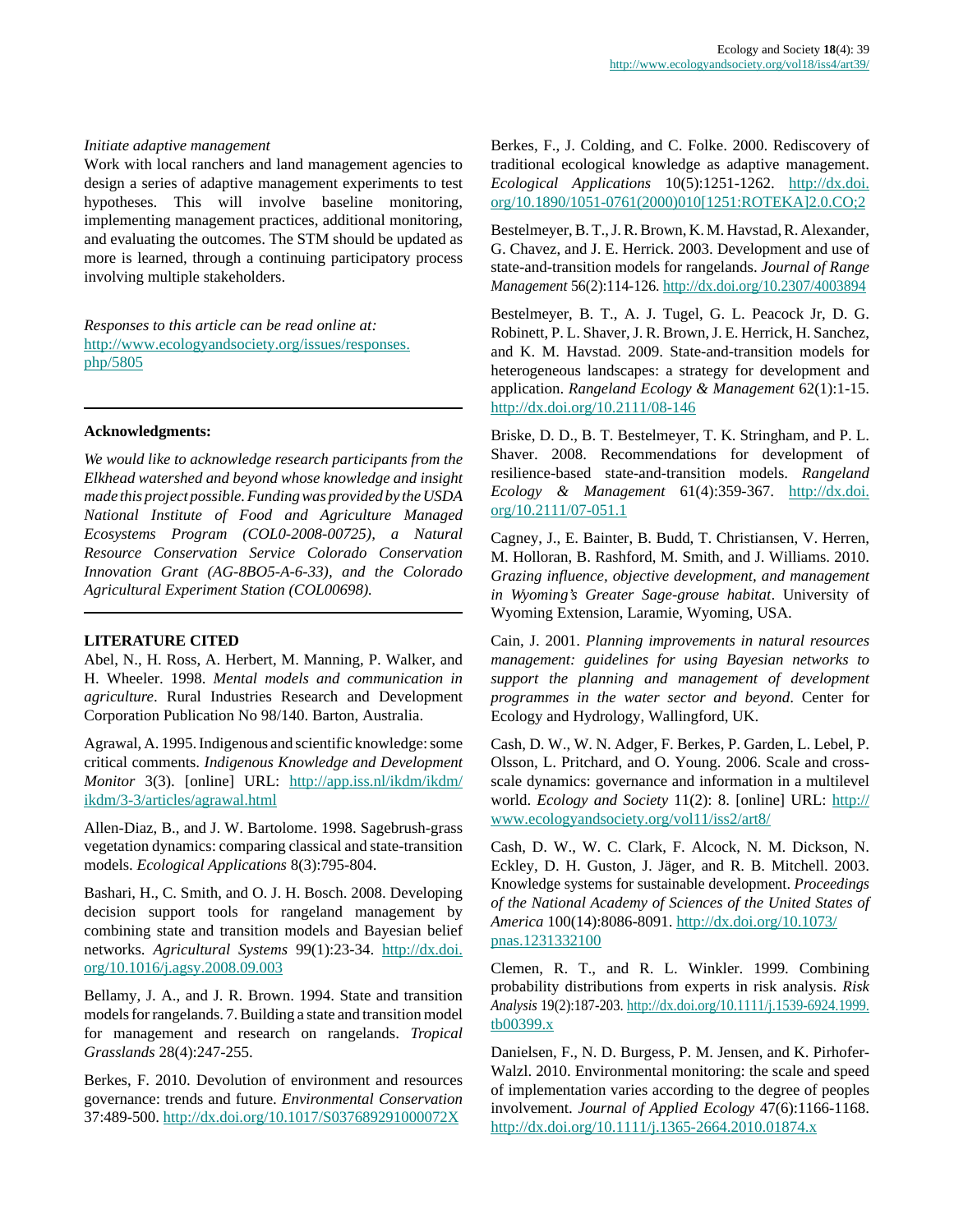Dalgleish, H. J., D. N. Koons, M. B. Hooten, C. A. Moffet, and P. B. Adler. 2011. Climate influences the demography of three dominant sagebrush steppe plants. *Ecology* 92(1):75-85. <http://dx.doi.org/10.1890/10-0780.1>

Dewalt, B. R. 1994. Using indigenous knowledge to improve agriculture and natural resource management. *Human Organization* 53(2):123-131.

Duniway, M. C., B. T. Bestelmeyer, and A. Tugel. 2010. Soil processes and properties that distinguish ecological sites and states. *Rangelands* 32(6):9-15. [http://dx.doi.org/10.2111/](http://dx.doi.org/10.2111/RANGELANDS-D-10-00090.1) [RANGELANDS-D-10-00090.1](http://dx.doi.org/10.2111/RANGELANDS-D-10-00090.1)

Eshuis, J., and M. Stuiver. 2005. Learning in context through conflict and alignment: farmers and scientists in search of sustainable agriculture. *Agriculture and Human Values* 22 (2):137-148. <http://dx.doi.org/10.1007/s10460-004-8274-0>

Fairweather, J. 2010. Farmer models of socio-ecologic systems: Application of causal mapping across multiple locations. *Ecological Modelling* 221(3):555-562. [http://dx.](http://dx.doi.org/10.1016/j.ecolmodel.2009.10.026) [doi.org/10.1016/j.ecolmodel.2009.10.026](http://dx.doi.org/10.1016/j.ecolmodel.2009.10.026)

Fazey, I., K. Proust, B. Newell, B. Johnson, and J. A. Fazey. 2006. Eliciting the implicit knowledge and perceptions of onground conservation managers of the Macquarie Marshes. *Ecology and Society* 11(1): 25. [online] URL: [http://www.](http://www.ecologyandsociety.org/vol11/iss1/art25/) [ecologyandsociety.org/vol11/iss1/art25/](http://www.ecologyandsociety.org/vol11/iss1/art25/)

Fernandez-Gimenez, M. E., H. P. Huntington, and K. J. Frost. 2007. Integration or co-optation? Traditional knowledge and science in the Alaska Beluga Whale Committee. *Environmental Conservation* 33(4):306-315. [http://dx.doi.](http://dx.doi.org/10.1017/S0376892906003420) [org/10.1017/S0376892906003420](http://dx.doi.org/10.1017/S0376892906003420)

Firn, J., A. P. N. House, and Y. M. Buckley. 2010. Alternative states models provide an effective framework for invasive species control and restoration of native communities. *Journal of Applied Ecology* 47(1):96-105. [http://dx.doi.org/10.1111/](http://dx.doi.org/10.1111/j.1365-2664.2009.01741.x) [j.1365-2664.2009.01741.x](http://dx.doi.org/10.1111/j.1365-2664.2009.01741.x)

Flora, C. B. 1992. Reconstructing agriculture: the case for local knowledge. *Rural Sociology* 57(1):92-97. [http://dx.doi.](http://dx.doi.org/10.1111/j.1549-0831.1992.tb00459.x) [org/10.1111/j.1549-0831.1992.tb00459.x](http://dx.doi.org/10.1111/j.1549-0831.1992.tb00459.x)

Fortmann, L., and H. Ballard. 2011. Sciences, knowledges, and the practice of forestry. *European Journal of Forest Research* 130(3):467-477. [http://dx.doi.org/10.1007/s10342-009-0334](http://dx.doi.org/10.1007/s10342-009-0334-y) [y](http://dx.doi.org/10.1007/s10342-009-0334-y)

Grantham, H. S., M. Bode, E. McDonald-Madden, E. T. Game, A. T. Knight, and H. P. Possingham. 2010. Effective conservation planning requires learning and adaptation. *Frontiers in Ecology and the Environment* 8(8):431-437. <http://dx.doi.org/10.1890/080151>

Heemskerk, M., K. Wilson, and M. Pavao-Zuckerman. 2003. Conceptual models as tools for communication across disciplines. *Conservation Ecology* 7(3): 8. [online] URL: <http://www.ecologyandsociety.org/vol7/iss3/art8/>

Hibbs, W. 2011. *Assessing wildlife habitat suitability for ecological sites and state and transition models.* Thesis. Colorado State University, Fort Collins, Colorado, USA.

Hobbs, R. J., and K. N. Suding, editors. 2009. New models for ecosystem dynamics and restoration. Island Press, Washington, D.C., USA.

Holling, C. S. 1973. Resilience and stability of ecological systems. *Annual Review of Ecology and Systematics* 4:1-23. <http://dx.doi.org/10.1146/annurev.es.04.110173.000245>

Holling, C. S. 1978. *Adaptive environmental assessment and management.* International Institute for Applied Systems Analysis, New York, New York, USA.

Jackson, L. J., A. S. Trebitz, and K. L. Cottingham. 2000. An introduction to the practice of ecological modeling. *BioScience* 50(8):694-706. [http://dx.doi.org/10.1641/0006-3568](http://dx.doi.org/10.1641/0006-3568(2000)050[0694:AITTPO]2.0.CO;2) [\(2000\)050\[0694:AITTPO\]2.0.CO;2](http://dx.doi.org/10.1641/0006-3568(2000)050[0694:AITTPO]2.0.CO;2)

Jones, N. A., H. Ross, T. Lynam, P. Perez, and A. Leitch. 2011. Mental models: an interdisciplinary synthesis of theory and methods. *Ecology and Society* 16(1): 46. [online] URL: [http://](http://www.ecologyandsociety.org/vol16/iss1/art46/) [www.ecologyandsociety.org/vol16/iss1/art46/](http://www.ecologyandsociety.org/vol16/iss1/art46/)

Kachergis, E., M. E. Fernandez-Gimenez, and M. E. Rocca. 2012. Differences in plant species composition as evidence of alternate states in the sagebrush steppe. *Rangeland Ecology & Management* 65(5):486-497. [http://dx.doi.org/10.2111/](http://dx.doi.org/10.2111/REM-D-11-00137.1) [REM-D-11-00137.1](http://dx.doi.org/10.2111/REM-D-11-00137.1)

Kachergis, E., M. E. Rocca, and M. E. Fernandez-Gimenez. 2011. Indicators of ecosystem function identify alternate states in the sagebrush steppe. *Ecological Applications* 21 (7):2781-2792. <http://dx.doi.org/10.1890/10-2182.1>

Knapp, C. N., and M. E. Fernandez-Gimenez. 2009. Understanding change: integrating rancher knowledge into state-and-transition models. *Rangeland Ecology & Management* 62(6):510-521. <http://dx.doi.org/10.2111/08-176.1>

Knapp, C. N., M. E. Fernandez-Gimenez, D. D. Briske, B. T. Bestelmeyer, and X. B. Wu. 2011*b*. An assessment of stateand-transition models: perceptions following two decades of development and implementation. *Rangeland Ecology & Management* 64(6):598-606. [http://dx.doi.org/10.2111/REM-](http://dx.doi.org/10.2111/REM-D-10-00188.1)[D-10-00188.1](http://dx.doi.org/10.2111/REM-D-10-00188.1)

Knapp, C. N., M. Fernandez-Gimenez, E. Kachergis, and A. Rudeen. 2011*a*. Using participatory workshops to integrate state-and-transition models created with local knowledge and ecological data. *Rangeland Ecology & Management* 64 (2):158-170. <http://dx.doi.org/10.2111/REM-D-10-00047.1>

McCarthy, M. A. 2007. Subjective priors. Pages 225-243 *in Bayesian methods for ecology*. Cambridge University Press, Cambridge, UK.<http://dx.doi.org/10.1017/CBO9780511802454.012>

Patel, M., K. Kok, and D. S. Rothman. 2007. Participatory scenario construction in land use analysis: an insight into the